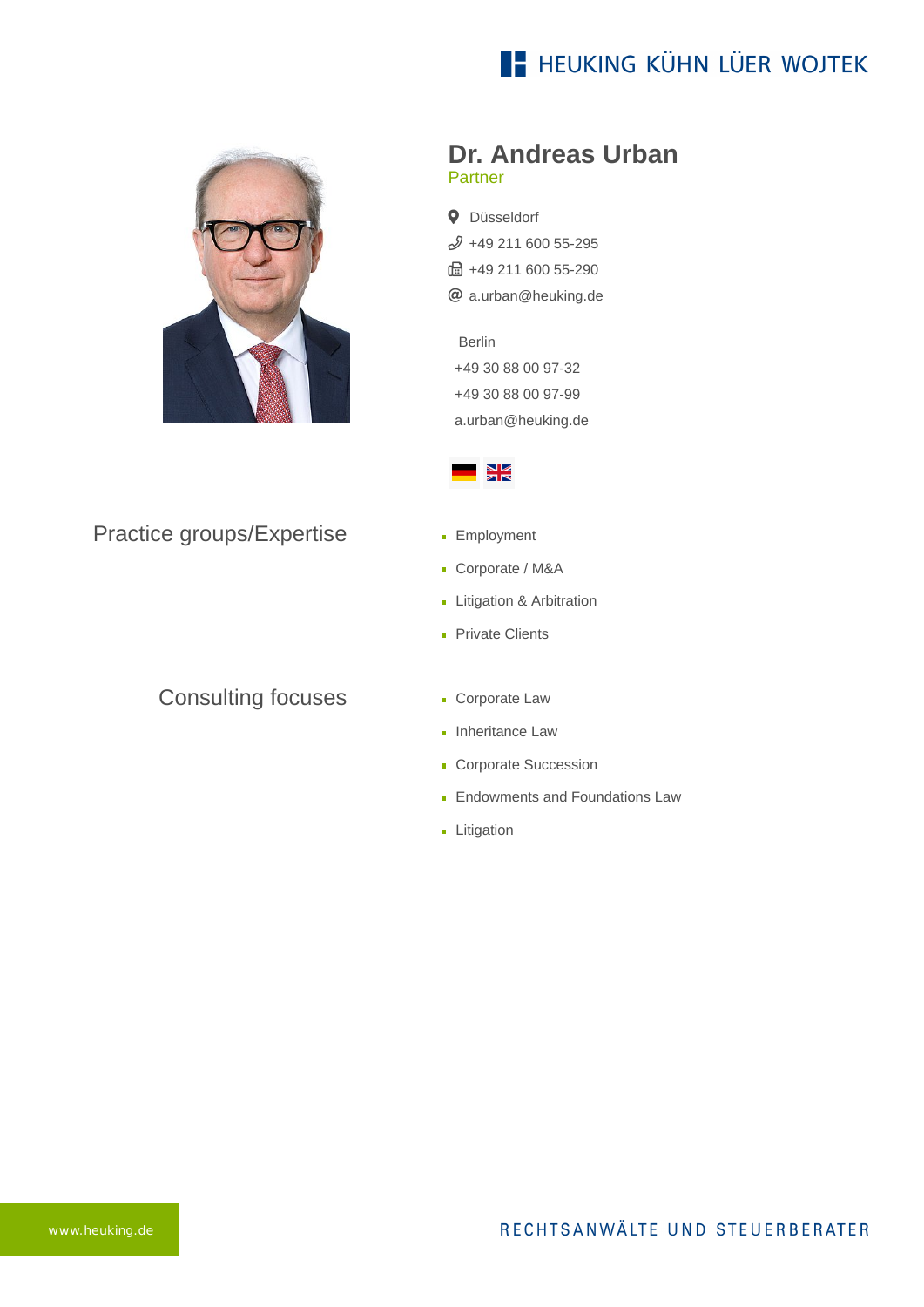# **E- HEUKING KÜHN LÜER WOJTEK**

| Vita                | Admitted as German Rechtsanwalt and Notary Public with<br>official residence in Berlin<br><b>Admitted to the Bar</b><br>since 1983                   |
|---------------------|------------------------------------------------------------------------------------------------------------------------------------------------------|
|                     | <b>Education and former activities</b><br>Krameyer v. Falkenhausen Hanke & Partner/Menold &<br>Aulinger<br>1983-2000<br>notary in Essen<br>1996-2000 |
|                     | Universities of Bochum and Münster<br>Assessor 1982; Dr. jur. 1982                                                                                   |
| <b>Affiliations</b> | • Work Group on Employment and Labor Law of the German<br><b>Bar Association</b>                                                                     |
|                     | • Work Group for Corporate Counsel of the German Bar<br>Association                                                                                  |
|                     | • German Association for the Protection of Intellectual<br>Property (GRUR)                                                                           |
|                     | International Bar Association (IBA)                                                                                                                  |
| <b>References</b>   | • 139 lawyers recognized as Best Lawyers                                                                                                             |
|                     | - Heuking Kühn Lüer Wojtek celebrates anniversary with VIP<br>guests at K21 in Düsseldorf                                                            |
|                     | - Heuking Kühn Lüer Wojtek holds regularly scheduled<br>management elections                                                                         |
|                     | Tax team joins Heuking at Frankfurt office<br>Ē.                                                                                                     |

[50 years: Law firm Heuking Kühn Lüer Wojtek celebrates](https://www.heuking.de/en/lawyers/detail/pdf-download.html?lawyer=285&cHash=562e80a0031fd3aa024cbca5686961aa) its anniversary